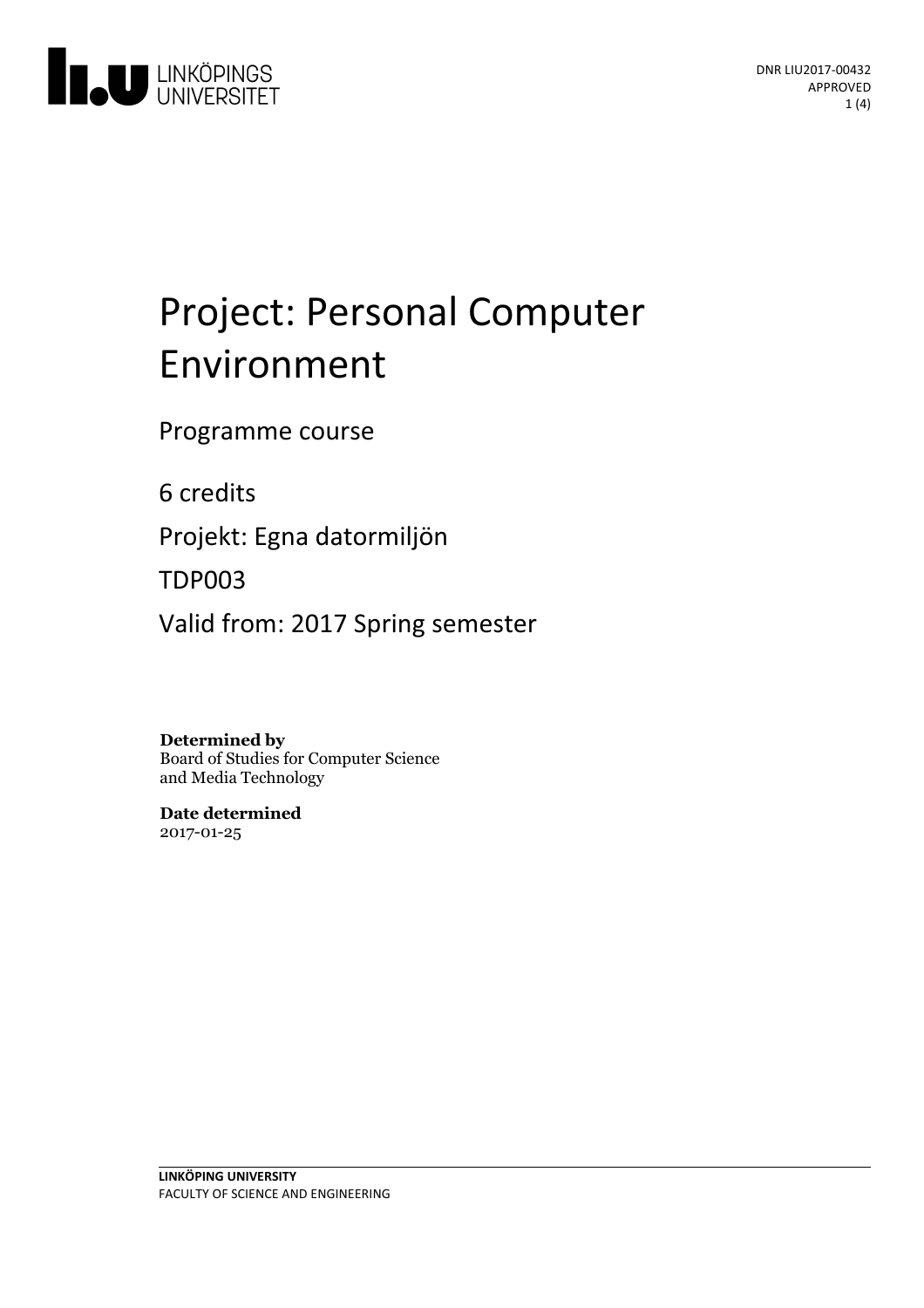# Main field of study

Programming

Course level

First cycle

#### Advancement level

 $G_1X$ 

#### Course offered for

Programming, Bachelor's Programme

#### Entry requirements

Note: Admission requirements for non-programme students usually also include admission requirements for the programme and threshold requirements for progression within the programme, or corresponding.

#### Prerequisites

Prerequisites: (valid for students admitted to programmes within which the course is offered). Note: Admission requirements for non-programme students usually also include admission requirements for the programme and threshhold requirements for progression within the programme, or corresponding.

# Intended learning outcomes

After the course the student will be able to:

- administer a working computer environment for personal use using basic scripting functionality
- use basic scripting and programming tools
- construct a web site including supporting program for handling a project portfolio
- produce written documentation for a product

#### Course content

Craft: Basic ability to administer personal computer environment in practice. Ability to develop programs according to a specification for personal needs. Techniques: Python, HTML/CSS, Emacs, bash, Linux, version handling.

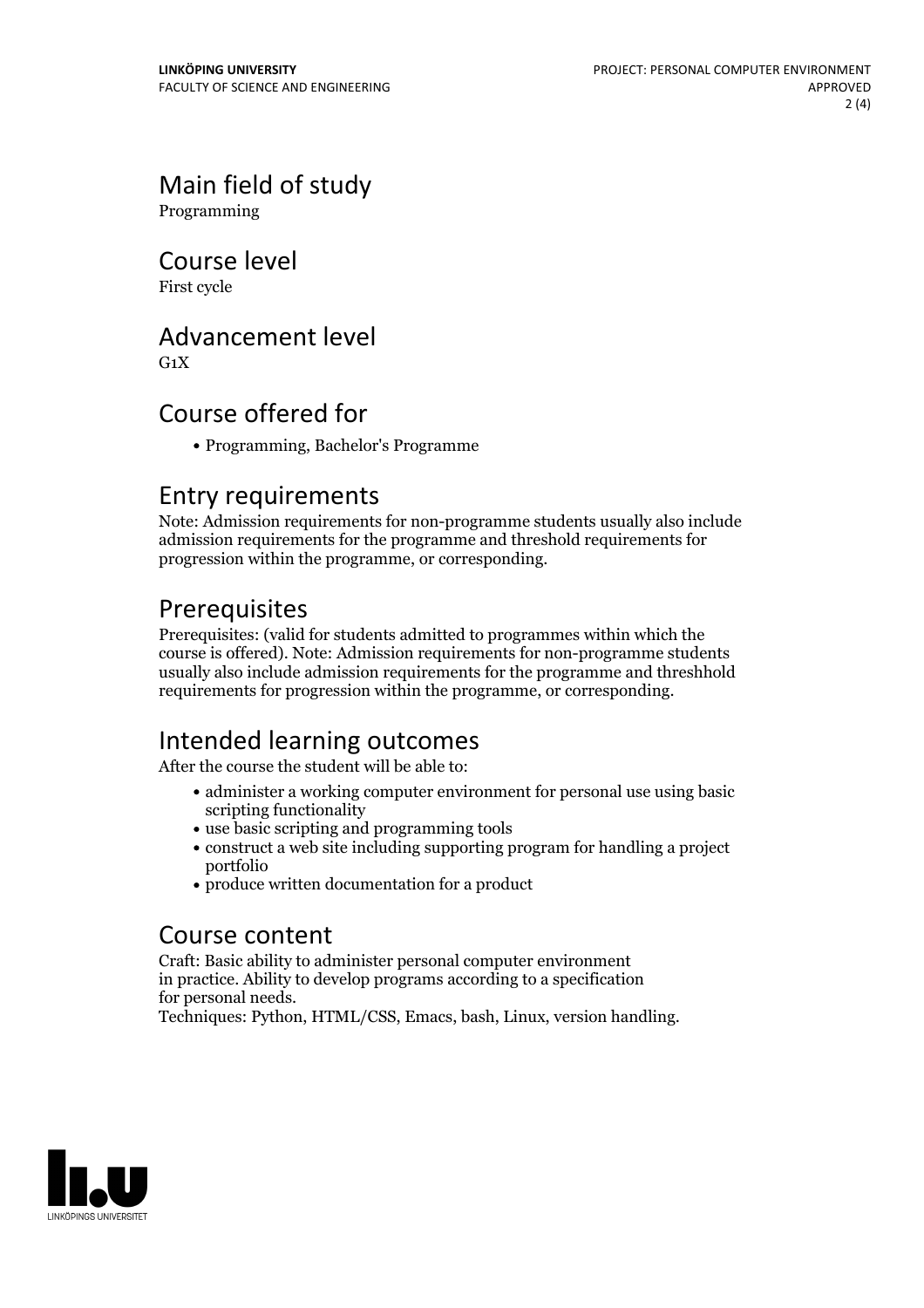#### Teaching and working methods

The course will follow the general project model for IP projects.

#### Examination

PRA1 Project 6 credits U, G Grades are given as'Fail' or 'Pass'.

### Grades

Two-grade scale, U, G

Other information Supplementary courses: Following IP projects

Department Institutionen för datavetenskap

#### Director of Studies or equivalent

Ahmed Rezine

#### Examiner

Torbjörn Jonsson

#### Education components

Preliminary scheduled hours: 50 h Recommended self-study hours: 110 h

#### Course literature

#### **Additional literature**

**Books**

Steve McConnell, (2004) *Code Complete* 2nd Edition Microsoft Press part I,III and IV